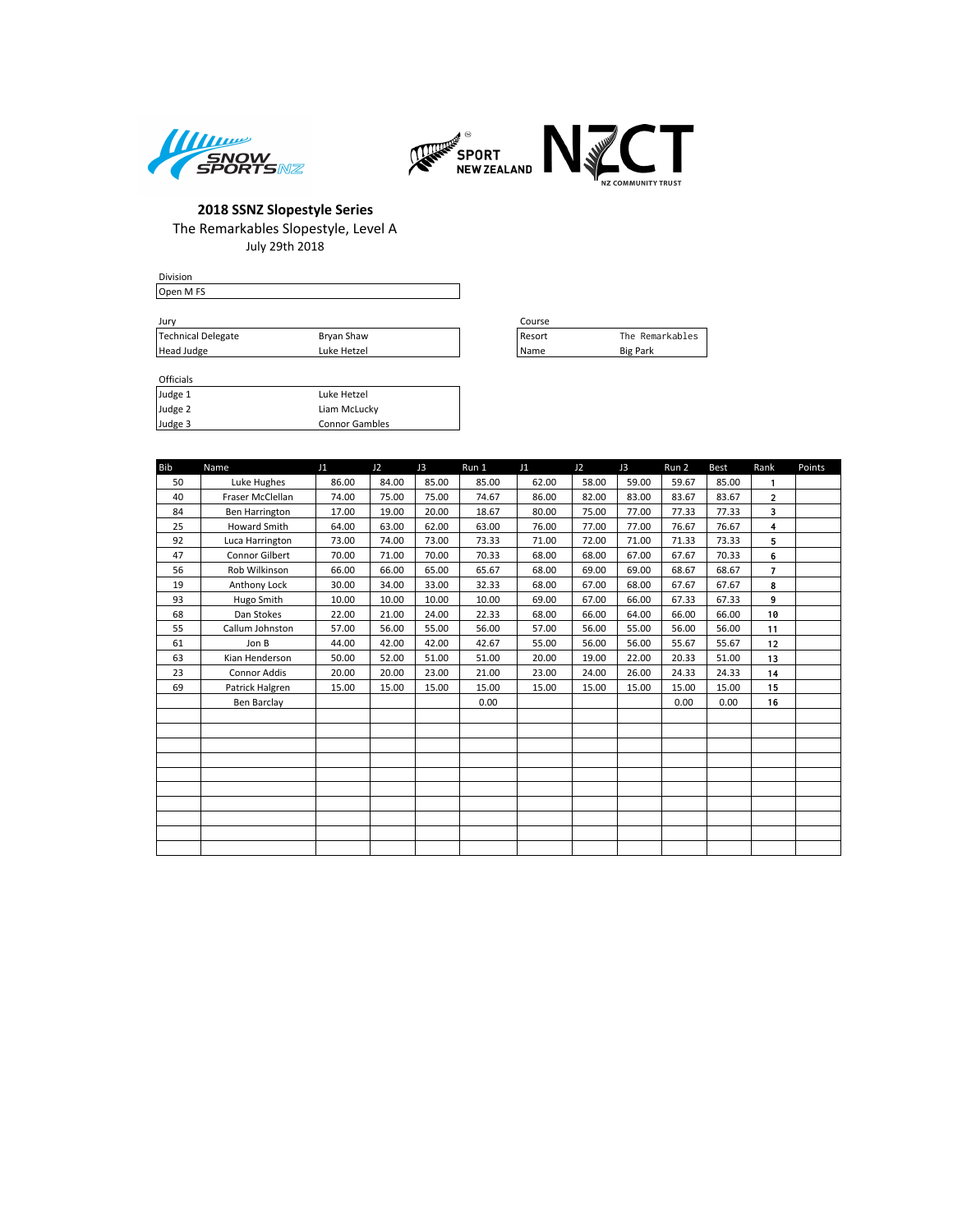



 $\Box$ 



### **2018 SSNZ Slopestyle Series** The Remarkables Slopestyle, Level A July 29th 2018

| Division  |  |  |
|-----------|--|--|
| Open M SB |  |  |
|           |  |  |

| Jurv               |             | Course |                 |
|--------------------|-------------|--------|-----------------|
| Technical Delegate | Brvan Shaw  | Resort | The Remarkables |
| Head Judge         | Luke Hetzel | Name   | <b>Big Park</b> |

| Course |                 |
|--------|-----------------|
| Resort | The Remarkables |
| Name   | <b>Big Park</b> |

#### Officials<br>Judge 1 Judge 1 James Chao<br>Judge 2 Pete Dean Pete Dean Judge 3 Francis McGuire

| <b>Bib</b> | Name                  | J1    | J <sub>2</sub> | J3    | Run 1 | J1    | J2    | J3    | Run 2 | <b>Best</b> | Rank           | Points |
|------------|-----------------------|-------|----------------|-------|-------|-------|-------|-------|-------|-------------|----------------|--------|
| 24         | Mitchell Davern       | 90.00 | 89.00          | 90.00 | 89.67 | 14.00 | 12.00 | 12.00 | 12.67 | 89.67       | 1              |        |
| 15         | Daniel Bohinc         | 78.00 | 77.00          | 74.00 | 76.33 | 24.00 | 26.00 | 25.00 | 25.00 | 76.33       | $\overline{2}$ |        |
| 41         | Ethan Cruise          | 22.00 | 24.00          | 25.00 | 23.67 | 62.00 | 60.00 | 62.00 | 61.33 | 61.33       | 3              |        |
| 8          | Yosuke Inoue          | 16.00 | 17.00          | 15.00 | 16.00 | 58.00 | 56.00 | 57.00 | 57.00 | 57.00       | 4              |        |
| 25         | Jordan Rudgley        | 56.00 | 58.00          | 56.00 | 56.67 | 10.00 | 10.00 | 10.00 | 10.00 | 56.67       | 5              |        |
| 33         | Alwin Bakker          | 13.00 | 15.00          | 14.00 | 14.00 | 55.00 | 56.00 | 56.00 | 55.67 | 55.67       | 6              |        |
| 10         | Jet Hughes            | 43.00 | 46.00          | 45.00 | 44.67 | 53.00 | 56.00 | 55.00 | 54.67 | 54.67       | $\overline{7}$ |        |
| 48         | Jakob Ludwig          | 51.00 | 55.00          | 52.00 | 52.67 | 36.00 | 38.00 | 35.00 | 36.33 | 52.67       | 8              |        |
| 64         | Tui Wikohika          | 45.00 | 48.00          | 46.00 | 46.33 | 50.00 | 53.00 | 50.00 | 51.00 | 51.00       | 9              |        |
| 70         | James Harding         | 50.00 | 51.00          | 50.00 | 50.33 | 43.00 | 45.00 | 43.00 | 43.67 | 50.33       | 10             |        |
| 46         | Samuel Finnemore      | 49.00 | 49.00          | 48.00 | 48.67 | 50.00 | 45.00 | 50.00 | 48.33 | 48.67       | 11             |        |
| 97         | Anru Wakushima        | 44.00 | 50.00          | 44.00 | 46.00 | 40.00 | 39.00 | 40.00 | 39.67 | 46.00       | 12             |        |
| 16         | Lochie Hall           | 41.00 | 44.00          | 45.00 | 43.33 | 45.00 | 47.00 | 45.00 | 45.67 | 45.67       | 13             |        |
| 39         | Rory Johns            | 16.00 | 21.00          | 21.00 | 19.33 | 22.00 | 22.00 | 22.00 | 22.00 | 22.00       | 14             |        |
| 17         | <b>Fletcher Craig</b> | 19.00 | 21.00          | 21.00 | 20.33 | 18.00 | 17.00 | 18.00 | 17.67 | 20.33       | 15             |        |
| 42         | Sam Brearey           | 15.00 | 18.00          | 18.00 | 17.00 | 10.00 | 10.00 | 10.00 | 10.00 | 17.00       | 16             |        |
|            |                       |       |                |       |       |       |       |       |       |             |                |        |
|            |                       |       |                |       |       |       |       |       |       |             |                |        |
|            |                       |       |                |       |       |       |       |       |       |             |                |        |
|            |                       |       |                |       |       |       |       |       |       |             |                |        |
|            |                       |       |                |       |       |       |       |       |       |             |                |        |
|            |                       |       |                |       |       |       |       |       |       |             |                |        |
|            |                       |       |                |       |       |       |       |       |       |             |                |        |
|            |                       |       |                |       |       |       |       |       |       |             |                |        |
|            |                       |       |                |       |       |       |       |       |       |             |                |        |
|            |                       |       |                |       |       |       |       |       |       |             |                |        |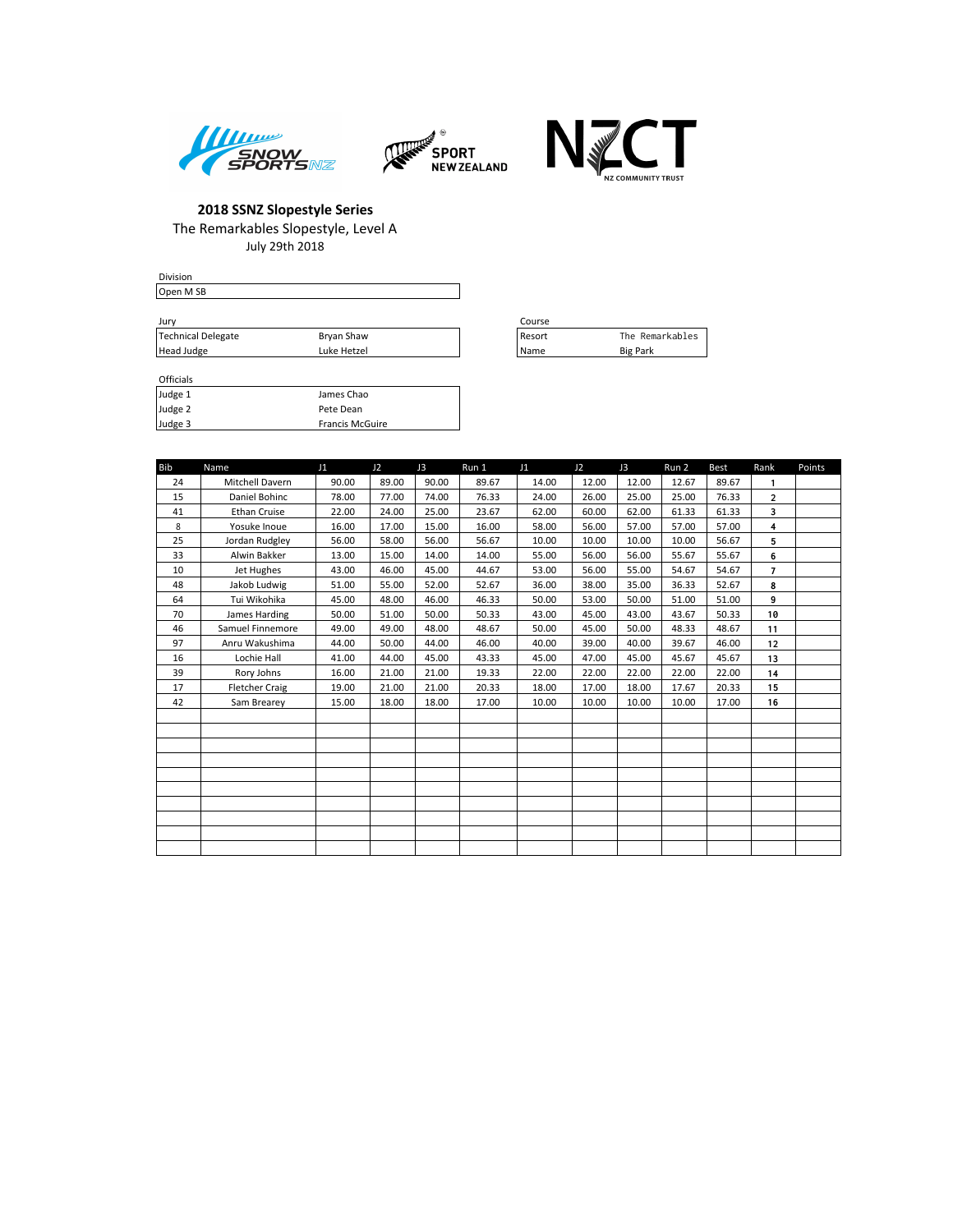





Formulation<br>
Judge 2 Liam McLucky<br>
Judge 3 Liam McLucky<br>
Ludge 3 Connor Gamble

Connor Gambles

Division Open F FS

| Jury               |             | Course |                 |                     |      |
|--------------------|-------------|--------|-----------------|---------------------|------|
| Technical Delegate | Bryan Shaw  | Resort | The Remarkables | Year Start Year End |      |
| Head Judge         | Luke Hetzel | l Name | <b>Big Park</b> | 1800                | 2004 |
|                    |             |        |                 | Gen                 |      |
| Officials          |             |        |                 | Dis                 |      |

|            | Technical Delegate | Bryan Shaw  | Resort | The Remarkables | Year Start Year End |      |
|------------|--------------------|-------------|--------|-----------------|---------------------|------|
| Head Judge |                    | Luke Hetzel | l Name | <b>Big Park</b> | 1800                | 2004 |
|            |                    |             |        |                 | Gen                 |      |
| Officials  |                    |             |        |                 | Dis                 | FS   |
| Judge 1    |                    | Luke Hetzel |        |                 | Div                 | Open |

| <b>Bib</b> | Name                | J1    | J2    | J3    | Run 1 | J1    | J2    | J3    | Run 2 | <b>Best</b> | Rank                    | Points |
|------------|---------------------|-------|-------|-------|-------|-------|-------|-------|-------|-------------|-------------------------|--------|
| 31         | Maggie Little       | 86.00 | 84.00 | 83.00 | 84.33 | 40.00 | 40.00 | 42.00 | 40.67 | 84.33       | 1                       |        |
| 28         | <b>Ruby Andrews</b> | 81.00 | 80.00 | 79.00 | 80.00 | 72.00 | 74.00 | 71.00 | 72.33 | 80.00       | $\overline{\mathbf{2}}$ |        |
| 38         | Chloe McMillan      | 28.00 | 26.00 | 27.00 | 27.00 | 75.00 | 76.00 | 74.00 | 75.00 | 75.00       | 3                       |        |
| 32         | Samantha Johnston   | 64.00 | 62.00 | 64.00 | 63.33 | 65.00 | 66.00 | 65.00 | 65.33 | 65.33       | $\overline{4}$          |        |
| 59         | Laura Wotton        | 63.00 | 60.00 | 62.00 | 61.67 | 54.00 | 54.00 | 53.00 | 53.67 | 61.67       | 5                       |        |
| 39         | Holly Ingram        | 48.00 | 48.00 | 47.00 | 47.67 | 45.00 | 42.00 | 41.00 | 42.67 | 47.67       | 6                       |        |
|            |                     |       |       |       |       |       |       |       |       |             |                         |        |
|            |                     |       |       |       |       |       |       |       |       |             |                         |        |
|            |                     |       |       |       |       |       |       |       |       |             |                         |        |
|            |                     |       |       |       |       |       |       |       |       |             |                         |        |
|            |                     |       |       |       |       |       |       |       |       |             |                         |        |
|            |                     |       |       |       |       |       |       |       |       |             |                         |        |
|            |                     |       |       |       |       |       |       |       |       |             |                         |        |
|            |                     |       |       |       |       |       |       |       |       |             |                         |        |
|            |                     |       |       |       |       |       |       |       |       |             |                         |        |
|            |                     |       |       |       |       |       |       |       |       |             |                         |        |
|            |                     |       |       |       |       |       |       |       |       |             |                         |        |
|            |                     |       |       |       |       |       |       |       |       |             |                         |        |
|            |                     |       |       |       |       |       |       |       |       |             |                         |        |
|            |                     |       |       |       |       |       |       |       |       |             |                         |        |
|            |                     |       |       |       |       |       |       |       |       |             |                         |        |
|            |                     |       |       |       |       |       |       |       |       |             |                         |        |
|            |                     |       |       |       |       |       |       |       |       |             |                         |        |
|            |                     |       |       |       |       |       |       |       |       |             |                         |        |
|            |                     |       |       |       |       |       |       |       |       |             |                         |        |
|            |                     |       |       |       |       |       |       |       |       |             |                         |        |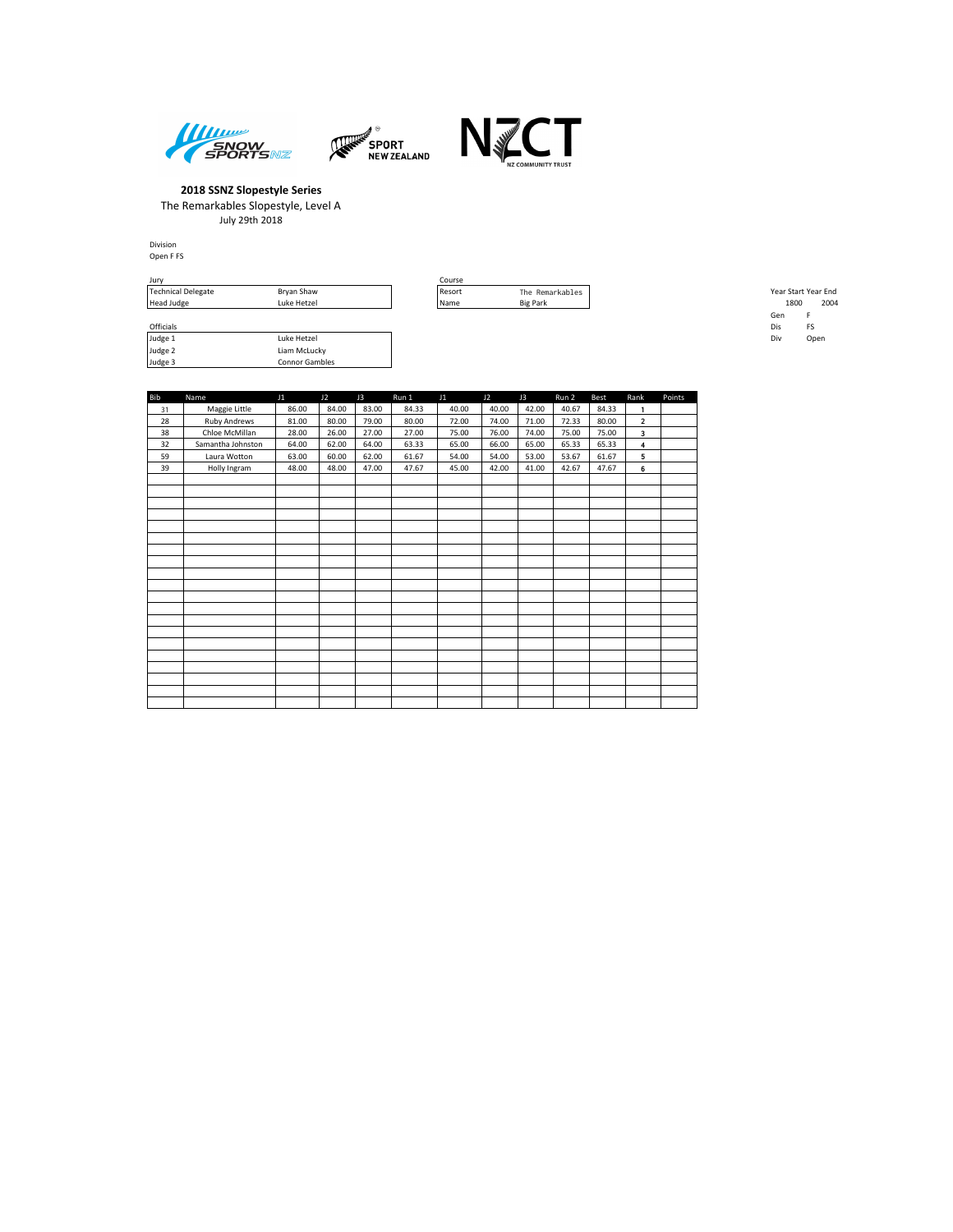





Division Open F SB Jury Course

|                    |             | ----   |                 |
|--------------------|-------------|--------|-----------------|
| Technical Delegate | Bryan Shaw  | Resort | The Remarkables |
| Head Judge         | Luke Hetzel | l Name | <b>Big Park</b> |

| Course |                 |
|--------|-----------------|
| Resort | The Remarkables |
| Name   | <b>Big Park</b> |

Officials

| Judge 1 | James Chao             |
|---------|------------------------|
| Judge 2 | Pete Dean              |
| Judge 3 | <b>Francis McGuire</b> |

| <b>Bib</b> | Name            | J1    | J2    | J3    | Run 1 | J1    | J2    | J3    | Run 2 | <b>Best</b> | Rank                    | Points |
|------------|-----------------|-------|-------|-------|-------|-------|-------|-------|-------|-------------|-------------------------|--------|
| 62         | Cool Wakushima  | 20.00 | 22.00 | 23.00 | 21.67 | 75.00 | 73.00 | 72.00 | 73.33 | 73.33       | $\mathbf{1}$            |        |
| 80         | Lauren Derminio | 65.00 | 64.00 | 64.00 | 64.33 | 38.00 | 33.00 | 39.00 | 36.67 | 64.33       | $\overline{2}$          |        |
| 16         | Meila Stalker   | 63.00 | 61.00 | 62.00 | 62.00 | 16.00 | 19.00 | 17.00 | 17.33 | 62.00       | 3                       |        |
| 48         | Kaiya Collins   | 15.00 | 21.00 | 15.00 | 17.00 | 17.00 | 18.00 | 19.00 | 18.00 | 18.00       | $\overline{\mathbf{4}}$ |        |
|            | Juliette Perera |       |       |       | 0.00  |       |       |       | 0.00  | 0.00        | 5                       |        |
|            |                 |       |       |       |       |       |       |       |       |             |                         |        |
|            |                 |       |       |       |       |       |       |       |       |             |                         |        |
|            |                 |       |       |       |       |       |       |       |       |             |                         |        |
|            |                 |       |       |       |       |       |       |       |       |             |                         |        |
|            |                 |       |       |       |       |       |       |       |       |             |                         |        |
|            |                 |       |       |       |       |       |       |       |       |             |                         |        |
|            |                 |       |       |       |       |       |       |       |       |             |                         |        |
|            |                 |       |       |       |       |       |       |       |       |             |                         |        |
|            |                 |       |       |       |       |       |       |       |       |             |                         |        |
|            |                 |       |       |       |       |       |       |       |       |             |                         |        |
|            |                 |       |       |       |       |       |       |       |       |             |                         |        |
|            |                 |       |       |       |       |       |       |       |       |             |                         |        |
|            |                 |       |       |       |       |       |       |       |       |             |                         |        |
|            |                 |       |       |       |       |       |       |       |       |             |                         |        |
|            |                 |       |       |       |       |       |       |       |       |             |                         |        |
|            |                 |       |       |       |       |       |       |       |       |             |                         |        |
|            |                 |       |       |       |       |       |       |       |       |             |                         |        |
|            |                 |       |       |       |       |       |       |       |       |             |                         |        |
|            |                 |       |       |       |       |       |       |       |       |             |                         |        |
|            |                 |       |       |       |       |       |       |       |       |             |                         |        |
|            |                 |       |       |       |       |       |       |       |       |             |                         |        |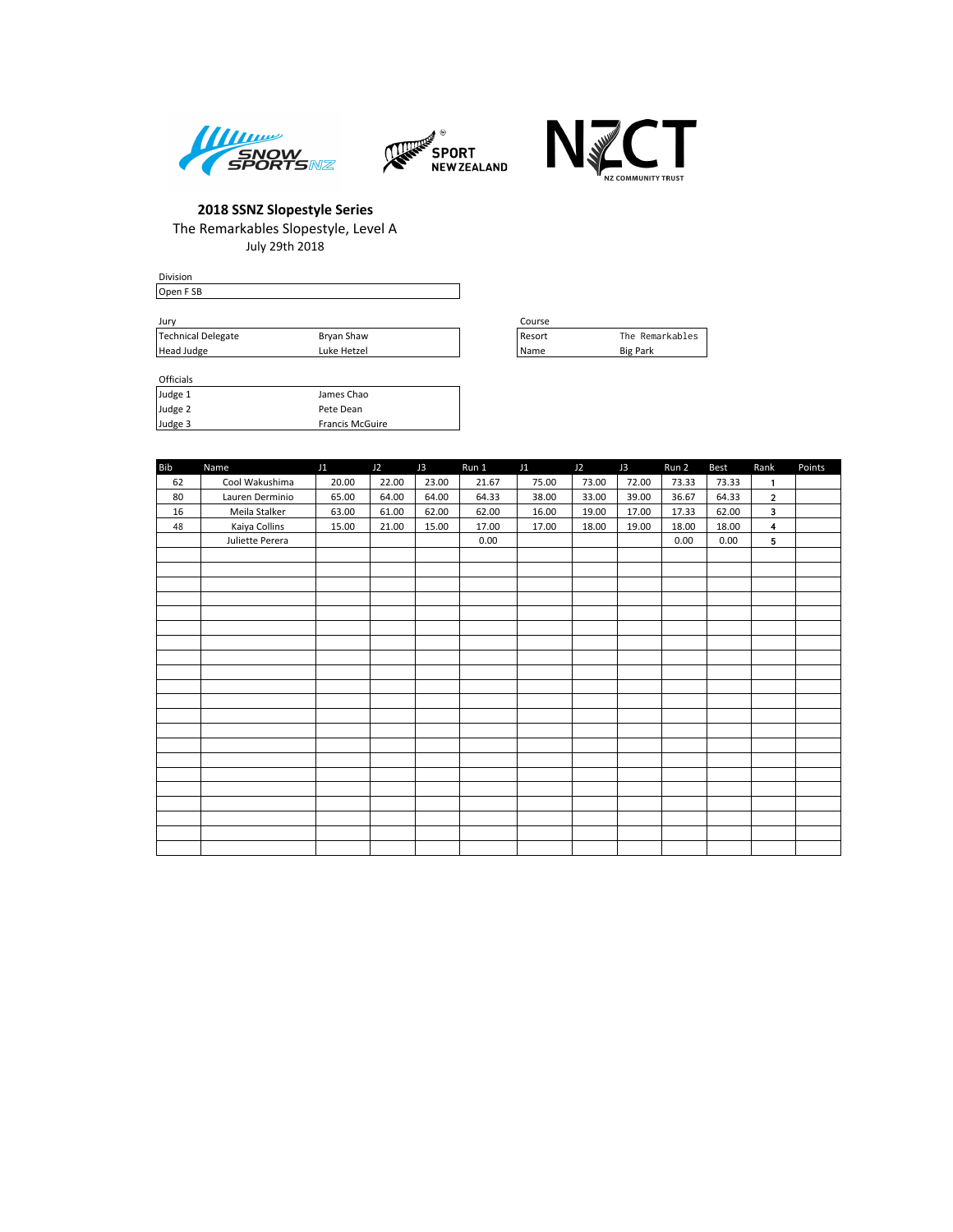





Division U14 M FS

| Jurv               |             | Course |                 |
|--------------------|-------------|--------|-----------------|
| Technical Delegate | Brvan Shaw  | Resort | The Remarkables |
| Head Judge         | Luke Hetzel | l Name | <b>Big Park</b> |

| Course |                 |
|--------|-----------------|
| Resort | The Remarkables |
| Name   | <b>Big Park</b> |

| Officials |                       |
|-----------|-----------------------|
| Judge 1   | Luke Hetzel           |
| Judge 2   | Liam McLucky          |
| Judge 3   | <b>Connor Gambles</b> |

| <b>Bib</b> | Name                | J1    | J2    | J3    | Run 1 | J <sub>1</sub> | J2    | J3    | Run 2 | <b>Best</b> | Rank                    | Points |
|------------|---------------------|-------|-------|-------|-------|----------------|-------|-------|-------|-------------|-------------------------|--------|
| 81         | Fin Melville Ives   | 84.00 | 83.00 | 85.00 | 84.00 | 89.00          | 91.00 | 90.00 | 90.00 | 90.00       | $\mathbf{1}$            |        |
| 65         | Harper Souness      | 63.00 | 66.00 | 65.00 | 64.67 | 86.00          | 86.00 | 88.00 | 86.67 | 86.67       | $\overline{2}$          |        |
| 51         | Ferguson McArthur   | 60.00 | 60.00 | 61.00 | 60.33 | 75.00          | 74.00 | 73.00 | 74.00 | 74.00       | 3                       |        |
| 45         | Zaryd Shaw          | 15.00 | 13.00 | 13.00 | 13.67 | 66.00          | 69.00 | 68.00 | 67.67 | 67.67       | $\overline{\mathbf{4}}$ |        |
| 18         | Sam Riddle          | 54.00 | 57.00 | 56.00 | 55.67 | 59.00          | 58.00 | 57.00 | 58.00 | 58.00       | 5                       |        |
| 10         | Fletcher McArthur   | 52.00 | 55.00 | 54.00 | 53.67 | 25.00          | 25.00 | 27.00 | 25.67 | 53.67       | 6                       |        |
| 92         | <b>Austin Watts</b> | 47.00 | 48.00 | 47.00 | 47.33 | 20.00          | 20.00 | 20.00 | 20.00 | 47.33       | $\overline{7}$          |        |
| 21         | Josh Bonnar         | 43.00 | 42.00 | 43.00 | 42.67 | 18.00          | 17.00 | 19.00 | 18.00 | 42.67       | 8                       |        |
| 57         | Joe Baker           | 41.00 | 41.00 | 39.00 | 40.33 | 42.00          | 42.00 | 40.00 | 41.33 | 41.33       | 9                       |        |
| 36         | Jake Riddle         |       |       |       | 0.00  |                |       |       | 0.00  | 0.00        | 10                      |        |
| 66         | Charlie Light       |       |       |       | 0.00  |                |       |       | 0.00  | 0.00        | 10                      |        |
|            |                     |       |       |       |       |                |       |       |       |             |                         |        |
|            |                     |       |       |       |       |                |       |       |       |             |                         |        |
|            |                     |       |       |       |       |                |       |       |       |             |                         |        |
|            |                     |       |       |       |       |                |       |       |       |             |                         |        |
|            |                     |       |       |       |       |                |       |       |       |             |                         |        |
|            |                     |       |       |       |       |                |       |       |       |             |                         |        |
|            |                     |       |       |       |       |                |       |       |       |             |                         |        |
|            |                     |       |       |       |       |                |       |       |       |             |                         |        |
|            |                     |       |       |       |       |                |       |       |       |             |                         |        |
|            |                     |       |       |       |       |                |       |       |       |             |                         |        |
|            |                     |       |       |       |       |                |       |       |       |             |                         |        |
|            |                     |       |       |       |       |                |       |       |       |             |                         |        |
|            |                     |       |       |       |       |                |       |       |       |             |                         |        |
|            |                     |       |       |       |       |                |       |       |       |             |                         |        |
|            |                     |       |       |       |       |                |       |       |       |             |                         |        |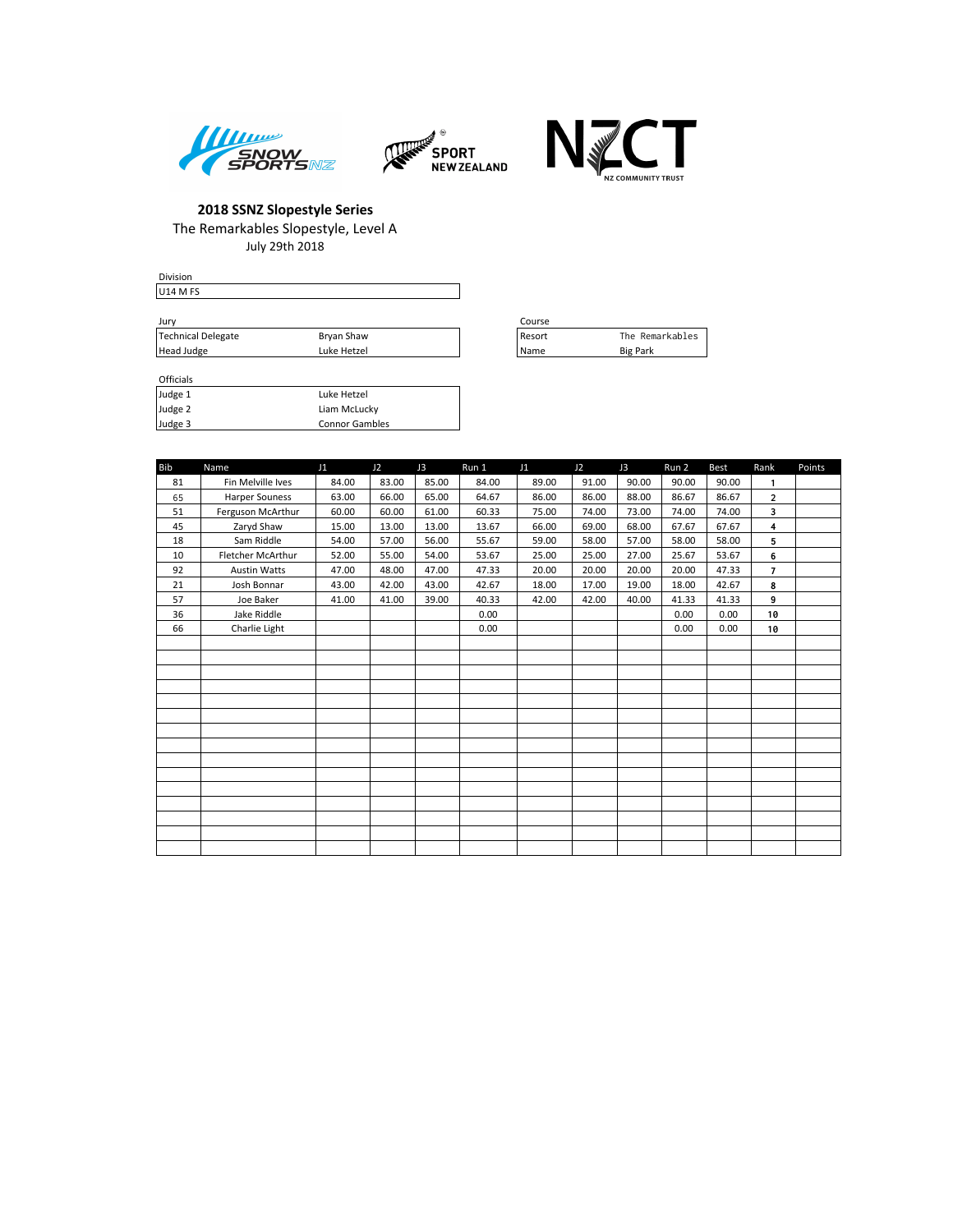





Division U14 F FS Jury Course

| .                  |             | ------ |                    |
|--------------------|-------------|--------|--------------------|
| Technical Delegate | Bryan Shaw  | Resort | Remarkables<br>™he |
| Head Judge         | Luke Hetzel | l Name | <b>Big Park</b>    |

| Course |                 |
|--------|-----------------|
| Resort | The Remarkables |
| Name   | <b>Big Park</b> |

**Officials** 

| Judge 1 | Luke Hetzel           |
|---------|-----------------------|
| Judge 2 | Liam McLucky          |
| Judge 3 | <b>Connor Gambles</b> |

| <b>Bib</b> | Name           | J1    | J2    | J3    | Run 1 | J1    | J2    | J3    | Run 2 | <b>Best</b> | Rank         | Points |
|------------|----------------|-------|-------|-------|-------|-------|-------|-------|-------|-------------|--------------|--------|
| 52         | Charlotte Muir | 70.00 | 73.00 | 74.00 | 72.33 | 80.00 | 81.00 | 81.00 | 80.67 | 80.67       | $\mathbf{1}$ |        |
|            |                |       |       |       |       |       |       |       |       |             |              |        |
|            |                |       |       |       |       |       |       |       |       |             |              |        |
|            |                |       |       |       |       |       |       |       |       |             |              |        |
|            |                |       |       |       |       |       |       |       |       |             |              |        |
|            |                |       |       |       |       |       |       |       |       |             |              |        |
|            |                |       |       |       |       |       |       |       |       |             |              |        |
|            |                |       |       |       |       |       |       |       |       |             |              |        |
|            |                |       |       |       |       |       |       |       |       |             |              |        |
|            |                |       |       |       |       |       |       |       |       |             |              |        |
|            |                |       |       |       |       |       |       |       |       |             |              |        |
|            |                |       |       |       |       |       |       |       |       |             |              |        |
|            |                |       |       |       |       |       |       |       |       |             |              |        |
|            |                |       |       |       |       |       |       |       |       |             |              |        |
|            |                |       |       |       |       |       |       |       |       |             |              |        |
|            |                |       |       |       |       |       |       |       |       |             |              |        |
|            |                |       |       |       |       |       |       |       |       |             |              |        |
|            |                |       |       |       |       |       |       |       |       |             |              |        |
|            |                |       |       |       |       |       |       |       |       |             |              |        |
|            |                |       |       |       |       |       |       |       |       |             |              |        |
|            |                |       |       |       |       |       |       |       |       |             |              |        |
|            |                |       |       |       |       |       |       |       |       |             |              |        |
|            |                |       |       |       |       |       |       |       |       |             |              |        |
|            |                |       |       |       |       |       |       |       |       |             |              |        |
|            |                |       |       |       |       |       |       |       |       |             |              |        |
|            |                |       |       |       |       |       |       |       |       |             |              |        |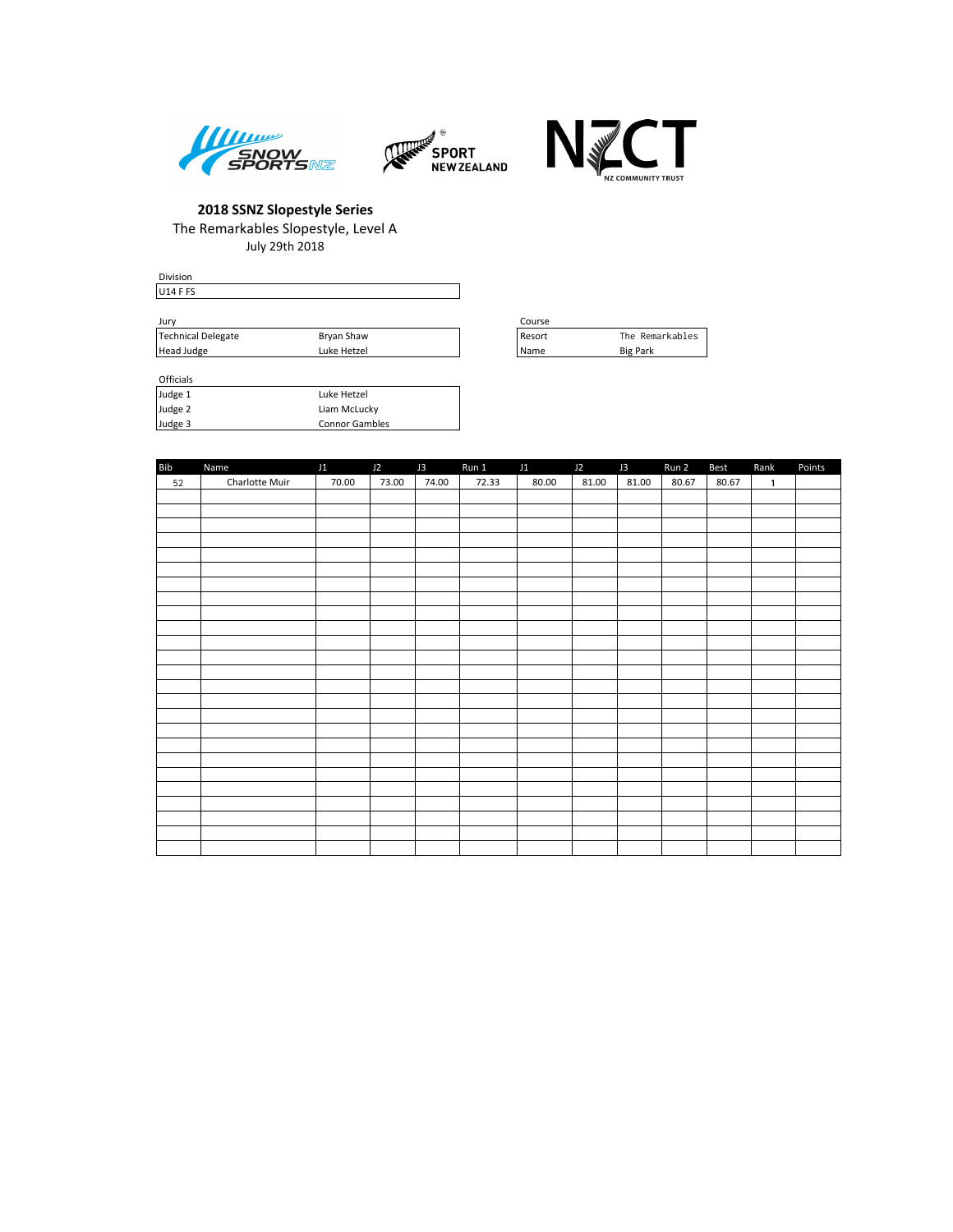





| <b>Division</b>                 |             |        |
|---------------------------------|-------------|--------|
| U <sub>14</sub> M <sub>SB</sub> |             |        |
|                                 |             |        |
| Jury                            |             | Course |
| Technical Delegate              | Bryan Shaw  | Resort |
| Head Judge                      | Luke Hetzel | l Name |

| Course       |                 |
|--------------|-----------------|
| Resort       | The Remarkables |
| <b>IName</b> | <b>Big Park</b> |

#### Officials

 $H$ ead Judge

| Judge 1 | James Chao             |
|---------|------------------------|
| Judge 2 | Pete Dean              |
| Judge 3 | <b>Francis McGuire</b> |

| <b>Bib</b> | Name              | J1    | J <sub>2</sub> | J3    | Run 1 | J1    | J2    | J3    | Run 2 | <b>Best</b> | Rank           | Points |
|------------|-------------------|-------|----------------|-------|-------|-------|-------|-------|-------|-------------|----------------|--------|
| 64         | Cam Melville Ives | 62.00 | 59.00          | 60.00 | 60.33 | 95.00 | 97.00 | 94.00 | 95.33 | 95.33       | $\mathbf{1}$   |        |
| 49         | Oscar georgalli   | 83.00 | 79.00          | 82.00 | 81.33 | 87.00 | 88.00 | 87.00 | 87.33 | 87.33       | $\overline{2}$ |        |
| 95         | Seth Carleton     | 82.00 | 81.00          | 79.00 | 80.67 | 70.00 | 68.00 | 70.00 | 69.33 | 80.67       | 3              |        |
| 45         | Lewis Gardner     | 65.00 | 66.00          | 64.00 | 65.00 | 50.00 | 51.00 | 50.00 | 50.33 | 65.00       | 4              |        |
| 29         | Txema Mazet Brown | 53.00 | 51.00          | 51.00 | 51.67 | 61.00 | 63.00 | 62.00 | 62.00 | 62.00       | 5              |        |
| 5          | Jalen Carleton    | 55.00 | 56.00          | 56.00 | 55.67 | 53.00 | 50.00 | 52.00 | 51.67 | 55.67       | 6              |        |
| 30         | Eli Hughes        | 30.00 | 31.00          | 24.00 | 28.33 | 43.00 | 50.00 | 49.00 | 47.33 | 47.33       | $\overline{7}$ |        |
| 40         | Joshua Li         | 43.00 | 44.00          | 43.00 | 43.33 | 45.00 | 46.00 | 45.00 | 45.33 | 45.33       | 8              |        |
| 18         | Jesse Parkinson   | 27.00 | 25.00          | 26.00 | 26.00 | 29.00 | 28.00 | 29.00 | 28.67 | 28.67       | 9              |        |
| 22         | Rocco Jamieson    | 16.00 | 20.00          | 17.00 | 17.67 | 18.00 | 23.00 | 21.00 | 20.67 | 20.67       | 10             |        |
|            | Leeto Hughes      |       |                |       | 0.00  |       |       |       | 0.00  | 0.00        | 11             |        |
|            |                   |       |                |       |       |       |       |       |       |             |                |        |
|            |                   |       |                |       |       |       |       |       |       |             |                |        |
|            |                   |       |                |       |       |       |       |       |       |             |                |        |
|            |                   |       |                |       |       |       |       |       |       |             |                |        |
|            |                   |       |                |       |       |       |       |       |       |             |                |        |
|            |                   |       |                |       |       |       |       |       |       |             |                |        |
|            |                   |       |                |       |       |       |       |       |       |             |                |        |
|            |                   |       |                |       |       |       |       |       |       |             |                |        |
|            |                   |       |                |       |       |       |       |       |       |             |                |        |
|            |                   |       |                |       |       |       |       |       |       |             |                |        |
|            |                   |       |                |       |       |       |       |       |       |             |                |        |
|            |                   |       |                |       |       |       |       |       |       |             |                |        |
|            |                   |       |                |       |       |       |       |       |       |             |                |        |
|            |                   |       |                |       |       |       |       |       |       |             |                |        |
|            |                   |       |                |       |       |       |       |       |       |             |                |        |